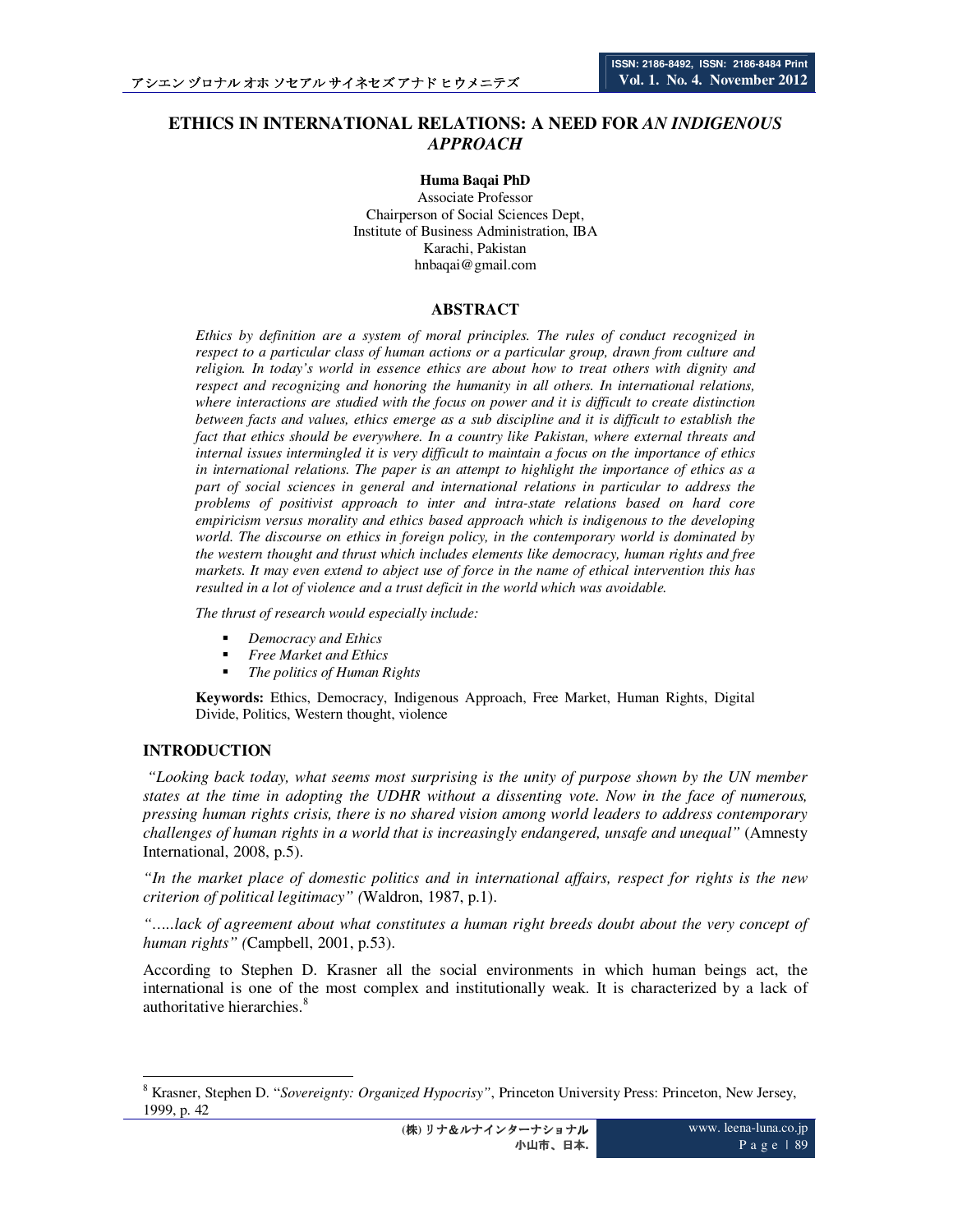The contemporary global human rights culture, imbued with the principles of self-determination and liberal democracy, is the latest manifestation of Western globalization. One may say with only a little exaggeration that Europe has released itself from considerations of geography. 'European' as Michael Oakeshott tells us, 'has become an adjective which refers to something which may be found in any part of the world' (Oakeshott, 2004, p.436). The exportation of the values, for example, the rule of law, human rights and democracy are consciously imposed on perspective allies (if there is not some other strategic or economic consideration that may trump it) by both the European Union, and the offspring of European culture, the United States of America. John M. Headley, for example, subscribes to the idea of the Europeanization of the world. This consists on the idea of a common humanity and the principle of equality, manifest in the human rights culture; and the desirability of political dissent expressed through liberal democracy, with its emphasis upon political freedom (Headley, 2008, p.7). This tendency is welcomed, with varying allowances for sensitivity to culture difference, by an unlikely array of scholars who inhabit radically different terrains on the political landscape, for example, Francis Fukuyama (1993), Will Kymlicka (2006), and Richard Rorty (1989). Kymlicka, for example, extolling the virtues of a tamed liberal nationalism praises European enlargement, arguing that 'Europeanization is morally progressive because it is consolidating and diffusing liberal nationhood' (Kymlicka, 2006, p.132). He goes on to suggest that, 'Far from transcending liberal nationhood, the EU is universalizing it, reordering Europe in its own image' (Kymlicka, 2006, p.135). The above discourse will be discussed on the basis of international relations in particular to address the problems of positivist approach to inter and intra-state relations based on hard core empiricism versus morality and ethics based approach which is indigenous to the developing world, and also how it complicates teaching ethics in International Relations.

### **Democracy and Ethics**

The democratic system of governance has acquired popular support over the years and its acceptability as the system of government has universal appeal now. However, the Ethics of Democracy is a different trajectory all together. The champions and proponents of democracy have been completely comfortable dealing with monarchies and dictators, when and where it suited their respective interest of power politics. The wining of the faction in population through democratic means of groups that are on the wrong side of the powerful world has seen the same reaction, where absolutely legitimate democratic wins have been rejected on one pretext or the other. Obvious example is that of Hamas in Palestine and Brotherhood in Egypt. Even post Arab Spring, the desire to tinker with the indigenous democratic thrust is quite visible.

After the spring uprisings and Mubarak's ouster, the U.S. piled millions more into its democracy promotion in Egypt, hoping to expand efforts with direct grants to big and small groups despite years of arguments with Egyptian leaders over the practice. The U.S. approved a one-time democracy development infusion of \$65 million, drawn mostly from Egyptian aid withheld because promised improvements weren't made. The money went directly to IRI, NDI and other democracy groups, including Egyptian organizations considered more liberal and more inclined to challenge Islamic interests.

The US has maintained close relationships to numerous authoritarian regimes across the globe. At best, a few mild words of criticism were raised when certain excesses appeared on the world's media, but the US state continued its long standing policies of appeasing dictatorships when it suited their geostrategic interests, for examples in Pakistan, Saudi Arabia, Egypt, Syria.

Genuine democracy often results in unpleasant surprises. Bush, along with other world leaders, was suitably shocked and outraged that Hamas won the Palestinian elections. The words irony and hypocrisy do not do justice to the sight of Bush and Blair, invaders of Iraq, stating they would not talk

<sup>&</sup>lt;sup>9</sup> http://news.yahoo.com/us-democracy-aid-went-favored-groups-egypt-181529301.html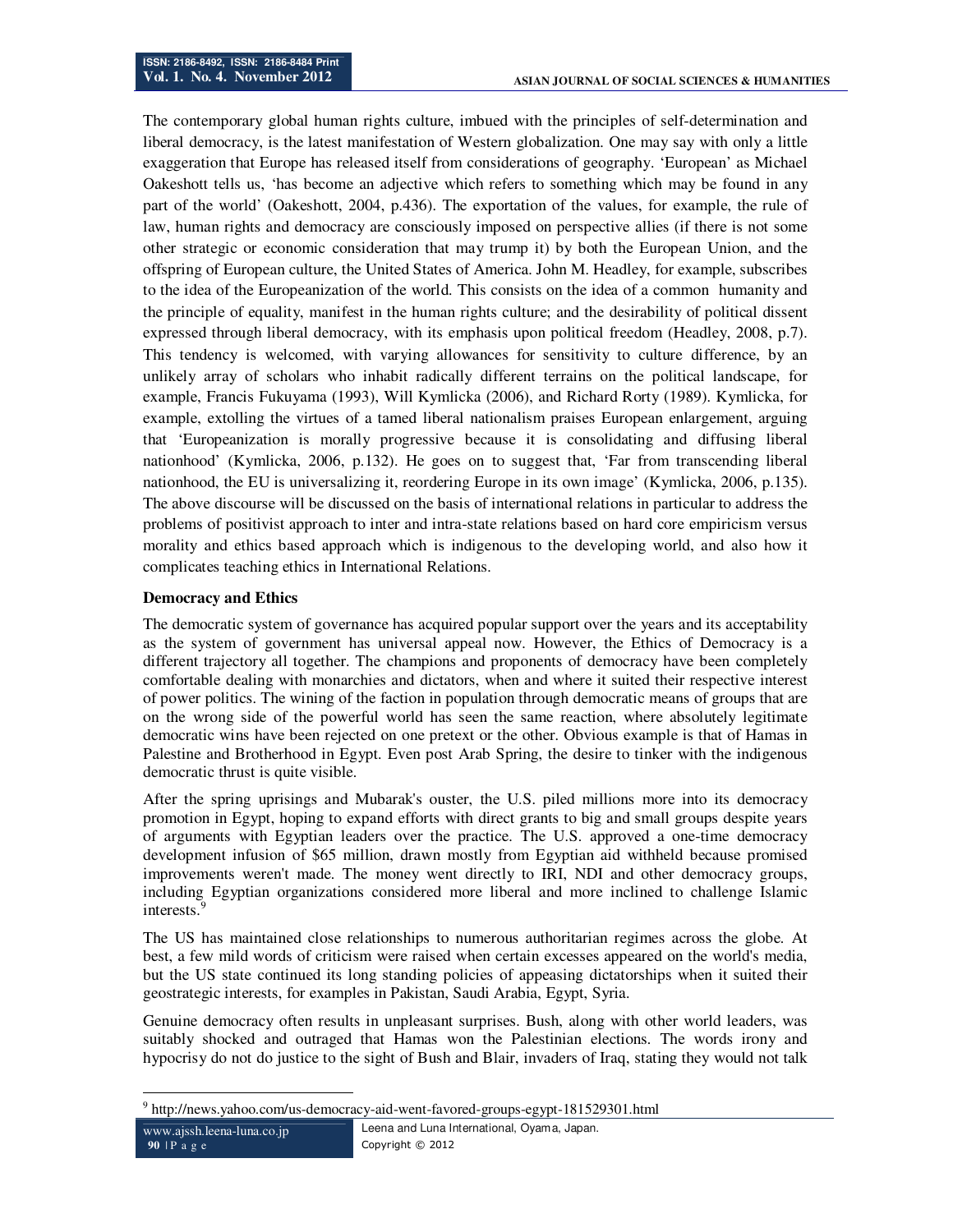to Hamas unless it renounces violence. That Hamas is attacked over violence while Israeli state terrorism is never called what it is goes without saying.<sup>10</sup> This makes the whole debate of Democracy and ethics very muddy.

Democracies seem to have scored a historic victory over alternative forms of government. The majority of the states in the world are democracies of one kind or the other. According to Freedom House, 121 out of 193 states of the world today are democracies. This is indeed a progressive trend since the third wave of democratization began thirty years ago. Democracy has become a compulsion because there are strong international pressures, both economic and political, favoring democratization. People have opted for more open forms of governance. Leaders in new democracies face the daunting problem of creating strong and sustainable democratic institutions that will fulfill the high hopes of their people for political freedom and opportunity. According to Huntington's submission, the process of democratization is composed of two phases. The first phase is power transition and the second is consolidation of the democratic achievements. Democratic consolidations are far more challenging than the phase of transition.<sup>11</sup>

The developing countries even when they are established practicing democracies face indigenous democratization challenges which remain marginally discussed in the political science community.

 The democratic transition that took place in Pakistan in 2008, face serious challenges. These challenges emanate from a lot of internal issues faced by the country, but are also there because of super power constant attempts to micro manage the polity of Pakistan and constant attacks on its sovereignty, which undermine the credibility of the Democratic government. Moreover, it seems the relationship that the United States has had with Pakistani military and Pakistani civilian leadership has been largely determined by its own narrow interest and not by any chance by the norms of law, democracy or ethics. The US aid policy towards Pakistan and for that matter other developing countries is largely based on the achievement of immediate US foreign policy goals, and not necessarily towards the promotion of general democracy, rule of law or human rights.

US was very comfortable with the military dictator of Pakistan whether it was Ayub Khan, Zia ul Haq or more recently General Pervaiz Musharaf, because their policies completely suited the interest US was pursuing in the region. Post Musharaf, US government has had problems with the military leadership of Pakistan and its intelligence agencies with which it was completely cushy in the past. More recently, US have had issues with the judiciary of Pakistan because the decisions went against the US interest. For example the case of release of supposed militant Hafiz Muhammad Saeed for lack of evidence by Pakistani courts.<sup>12</sup> And more recently, the case of Doctor Shakil Afridi involved in the Osama bin Laden's case.<sup>1</sup>

Democracy is a means for the people to choose their leaders and to hold their leaders accountable for their policies and their conduct in office. The people decide who will represent them in parliament, and who will head the government at the national and local levels. They do so by choosing between competing parties in regular, free and fair elections. Government is based on the consent of the governed.<sup>14</sup> However, implementation of this very western concept of democracy remains problematic. There are variants forms of definition of the concept as viewed by various schools of thought, simply because democracy as perceived in the west may not necessarily have the same perception in the Eastern World. For example, the Russian President in his reaction to Western critiques on the Russian

 $\ddot{\phantom{a}}$ 

<sup>&</sup>lt;sup>10</sup> A Friend of Democracy, http://struggle.ws/anarchism/writers/anarcho/religion/hamas.html

<sup>&</sup>lt;sup>11</sup> Baqai, Huma, "*Transition to Democracy in Pakistan: A Comparison to Rustow's Thesis"*, Presented in an International Conference on Pakistan: Challenges to Democracy, Governance and National Unity held on 24 to 25 October 2011, at Punjab University, Lahore

<sup>12</sup> Hafiz Muhammad Saeed, *The New York Times*, June 20, 2012,

http://topics.nytimes.com/topics/reference/timestopics/people/s/hafiz\_muhammad\_saeed/index.html

<sup>13</sup> Georgy, Michael, "Exclusive –Pakistan doctor in Osama called corrupt, womanizer", *Reuters,* May 29, 2012, *http://in.reuters.com/article/2012/05/29/pakistan-binladen-doctor-idINDEE84S00720120529*

<sup>&</sup>lt;sup>14 "</sup>What is Democracy?" Lecture at Hilla University for Humanistic Studies, January 21, 2004, available at: http://www.stanford.edu/~ldiamond/iraq/WhaIsDemocracy012004.htm, accessed on June 15 , 2012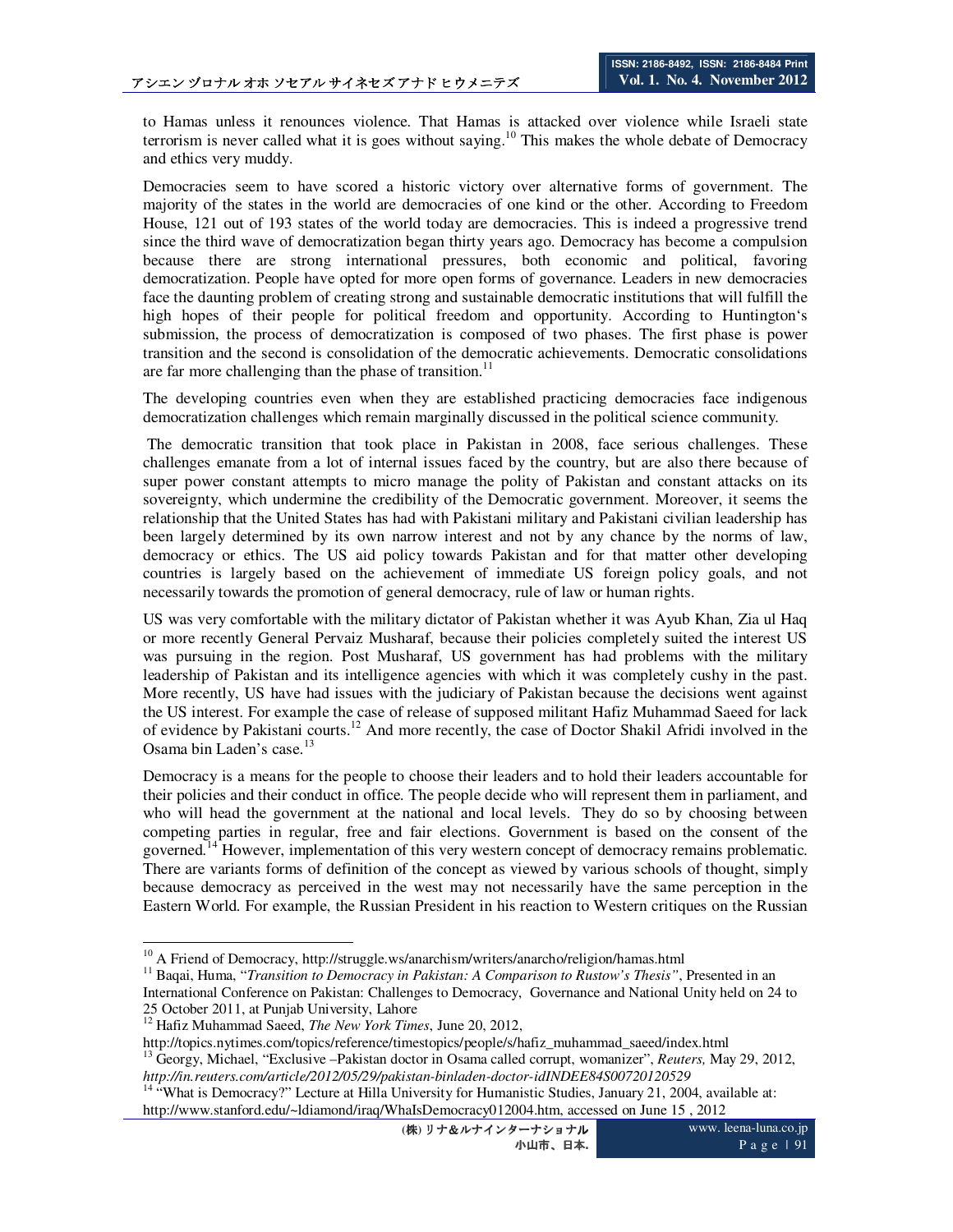conduct of election was that "if the international system has found a wrong doing is another thing but, the issue of Russian political system is none of their business."<sup>15</sup> There is a huge variety of cultures and religions in the world, therefore the way democracy is practiced in the West may not necessarily be the same in Iran, India, Pakistan, Afghanistan or Malaysia. For instance, a popular slogan in Pakistan today is that we want electricity and not democracy reflective of a major people's need that remained unmet after four and a half years of a democratic government.

The basic idea of democracy should be based on popular consensus as such; the system or procedural pattern of governance in a given state does not necessarily have to be the same as in another. This is purely due to ideological, cultural and possibly religious differences and even variation in economic capability and class differences of the various nations.<sup>16</sup>

The most common and acceptable form of democracy world over is the Liberal type of Democracy. The idea of liberal democracy seems to suggest that democracy being the end of history<sup>17</sup> has been achieved in current pioneer Liberal societies. However, it can be argued that the liberal societies of today are still democratizing. Larry Diamond (2008, p.23) for example refuse to accept democracy in states like Iran calling such societies illiberal, forgetting the fact that democratic ethics in one country may not exactly be the same or even operate perfectly like the others, simply due to historical and cultural differences. Thus, democratic operational process in United State does not necessarily have to be the same with that of Islamic Republic of Iran, thus the most important aspect of democracy to be given due consideration and to be referred as Liberal is the level or degree of consensus.<sup>18</sup> Ideally, democracy is about peaceful coexistence among the people of the various societies, Democratization (world over) is in serious dilemma facing major difficulties and various challenges with a great deal of disappointments despite all promises for the earlier anticipation toward bringing about peace and stability as against other systems of governance.

In May 1998, Indonesian mobs swarmed through the streets of Jakarta, looting and torching more than 5,000 ethnic Chinese shops and homes. A hundred and fifty Chinese women were gang-raped and more than 2,000 people died. In the months that followed, anti-Chinese hate-mongering and violence spread throughout Indonesia's cities. The explosion of rage can be traced to an unlikely source: the unrestrained combination of democracy and free markets - the very prescription wealthy democracies have promoted for healing the ills of underdevelopment. How did things go so wrong?

During the 80s and 90s, Indonesia's aggressive shift to free-market policies allowed the Chinese minority, just 3% of the population, to take control of 70% of the private economy. When Indonesians ousted General Suharto in 1998, the poor majority rose up against the Chinese minority and against markets. The democratic elections that abruptly followed 30 years of autocratic rule were rife with ethnic scapegoating by indigenous politicians and calls for the confiscation of Chinese wealth. Today, the Indonesian government sits on \$58bn worth of nationalised assets, almost all formerly owned by Chinese tycoons. These once productive assets lie stagnant, while unemployment and poverty deepen, making Indonesia a breeding ground for extremist movements.

Conditions in the developing world make the combination of markets and democracy much more volatile than when western nations embarked on their paths to market democracy. The poor are vastly more numerous, and poverty more entrenched, in the developing world today. In addition, universal suffrage is often implemented wholesale and abruptly, unlike the gradual enfranchisement seen during western democratization.<sup>19</sup>

 $\ddot{\phantom{a}}$  $15$  Euro News hourly 7th, 12 2011)

<sup>16</sup> Sulayman Dauda Daura, "Democracy in Question", *Leadership,* June 5, 2012,

http://leadership.ng/nga/articles/26561/2012/06/05/democracy\_question.html, accessed on June 8, 2012 <sup>17</sup> Francis Fukuyama, "*End of History*", 1993

 $18$ Ibid.

<sup>&</sup>lt;sup>19</sup> Amy Chua, "Our Most Dangerous Export: Imposing free-market democracy on Iraq has unleashed ethnic hatred", *The Guardian,* February 28, 2004, http://www.guardian.co.uk/world/2004/feb/28/globalisation.iraq accessed on June 16, 2012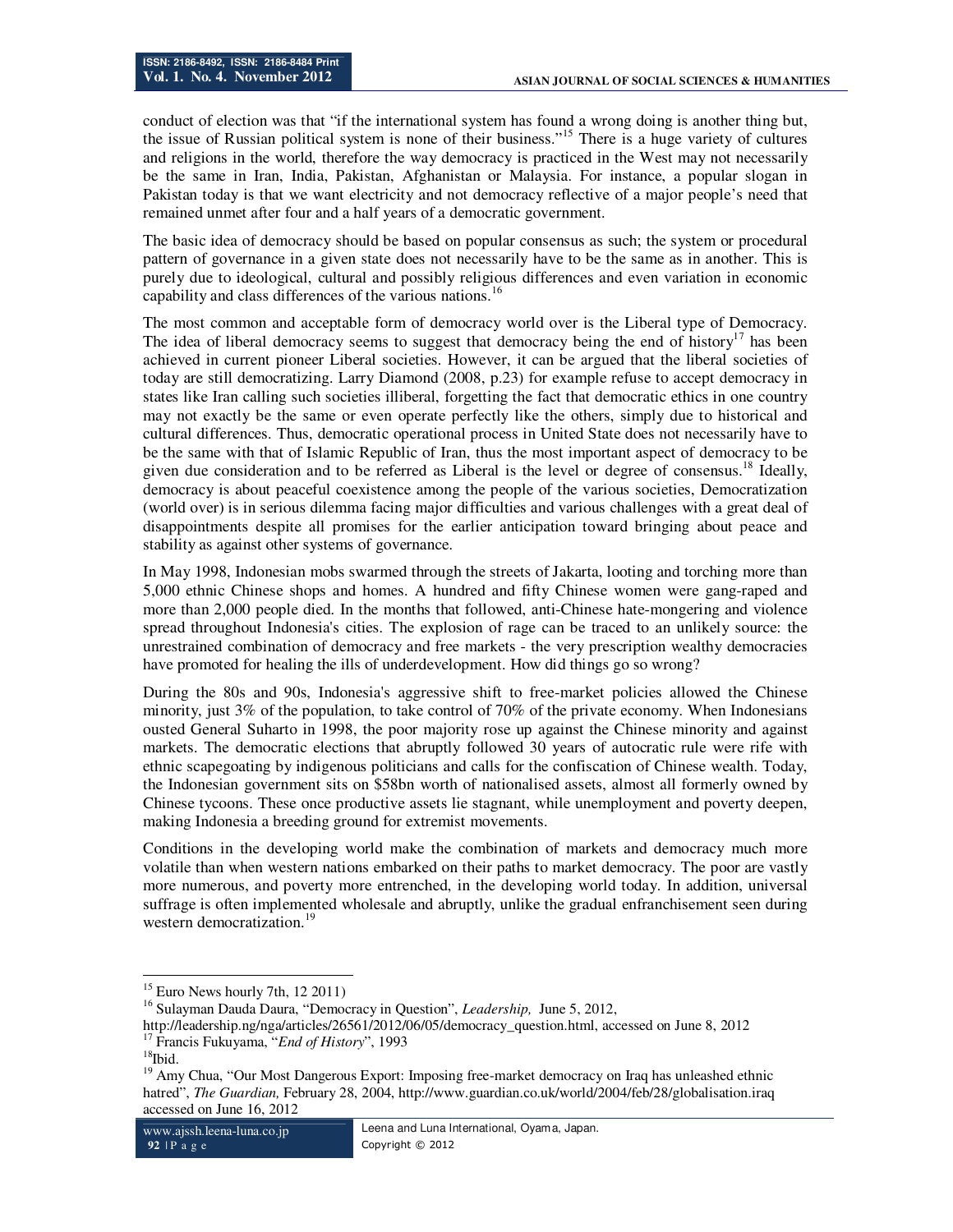Since 1989, the US has been pressing developing countries (with the glaring exception of the Middle East) to implement immediate elections with universal suffrage. This is not the path to democratization that any of the western nations took. Further, British and American democracy started locally, not nationally.

Most important, even today democracy in the west means much more than unrestrained majority rule. It includes protection for minorities and property, constitutionalism and human rights. A lot more is needed than just shipping out ballot boxes<sup>20</sup> and imposing form rather than substance.

### **Free Markets and Ethics**

Free market advocates have amply documented the fact that free enterprise is efficient and productive. The logic of supply and demand has proven to be uncontested. However, at the same time a recurring theme is that it is unfair and exploitative. Although it is productive, the productivity is sinister and immoral with more focus on consumerism and luxury and little or no attention towards "public good". In essence the thesis suggests that Free Markets work for profits and needs are neglected in the process. Coming to the major question:

### *Is free market ethical and more importantly what does free market in essence means for developing countries?*

Asia's millionaire ranks rose to 3 million, matching Europe for the first time, paced by a 4.5 percent economic expansion.<sup>21</sup> The fact of the matter is that new entreats to the list of the richest of world do not belong to the West. They are from China and India. A very large numbers of people will enter the middle class in the coming years, transforming the economies and political systems of the countries they inhabit. About 85 percent of the world's people live in developing countries, yet they accounted for only 18 percent of global consumer spending just a decade ago; today they account for nearly 30percent. Consumer spending in developing countries has been increasing at about three times the rate in advanced countries.<sup>22</sup>

Measuring the global middle class isn't just an academic exercise; its growth carries real-world implications. Political scientists are interested in the topic because a large middle class is associated with greater political awareness, a desire for more accountable and representative government, political freedom and protection of human rights.

The number of millions in China and India are increasing by the day. But like most people the view at least in India and Pakistan is that markets are efficient but not moral. The swelling middle class in transitory economies is changing the balance of power across the globe. The larger dynamics of power over shadow the ethical phenomenon. The most glaring problems appeared in the Asian countries, where the utilitarian views put in practice have caused the individuals rights and interests to be totally neglected. Asia may have appeared as a huge opportunity for the western companies in the 70's, especially for the cheap labor force and the economic political environment, but there are various debatable ethical areas for example child labor, poor working conditions, long working hours and no job securities because a lot of labor is utilized from the informal sector. Moreover, it has created commercialization of public goods, especially education and wealth concentrations, resulting in polarization of societies and also probably ethnic market dominant minorities. The incident of Chinese Indonesians is not an isolated one, Sunni's in Iraq, Afrikaners in South Africa.

The ethical challenge facing the developed and the developing world is coming up with a paradigm now referred to as conscious capitalism, where the global economy while pursuing goals of economic growth and productivity also take upon themselves to institutionalize, sustainable practices and business ethics. The recent rash of corporate scandals in the west has increased the desire for this.

 $20$  Ibid

<sup>&</sup>lt;sup>21</sup> "India or China rich get richer in recession", *IBN Live*, June 23, 2010 http://ibnlive.in.com/news/india-orchina-rich-get-richer-in-recession/125090-7.html, accessed on 15 June 2012

<sup>22</sup> Shimel Se Ali and Uri Dadush, "The Global Middle Class is Bigger Than We Thought", *Foreign Policy*, May 16, 2012,

http://www.foreignpolicy.com/articles/2012/05/16/the\_global\_middle\_class\_is\_bigger\_than\_we\_thought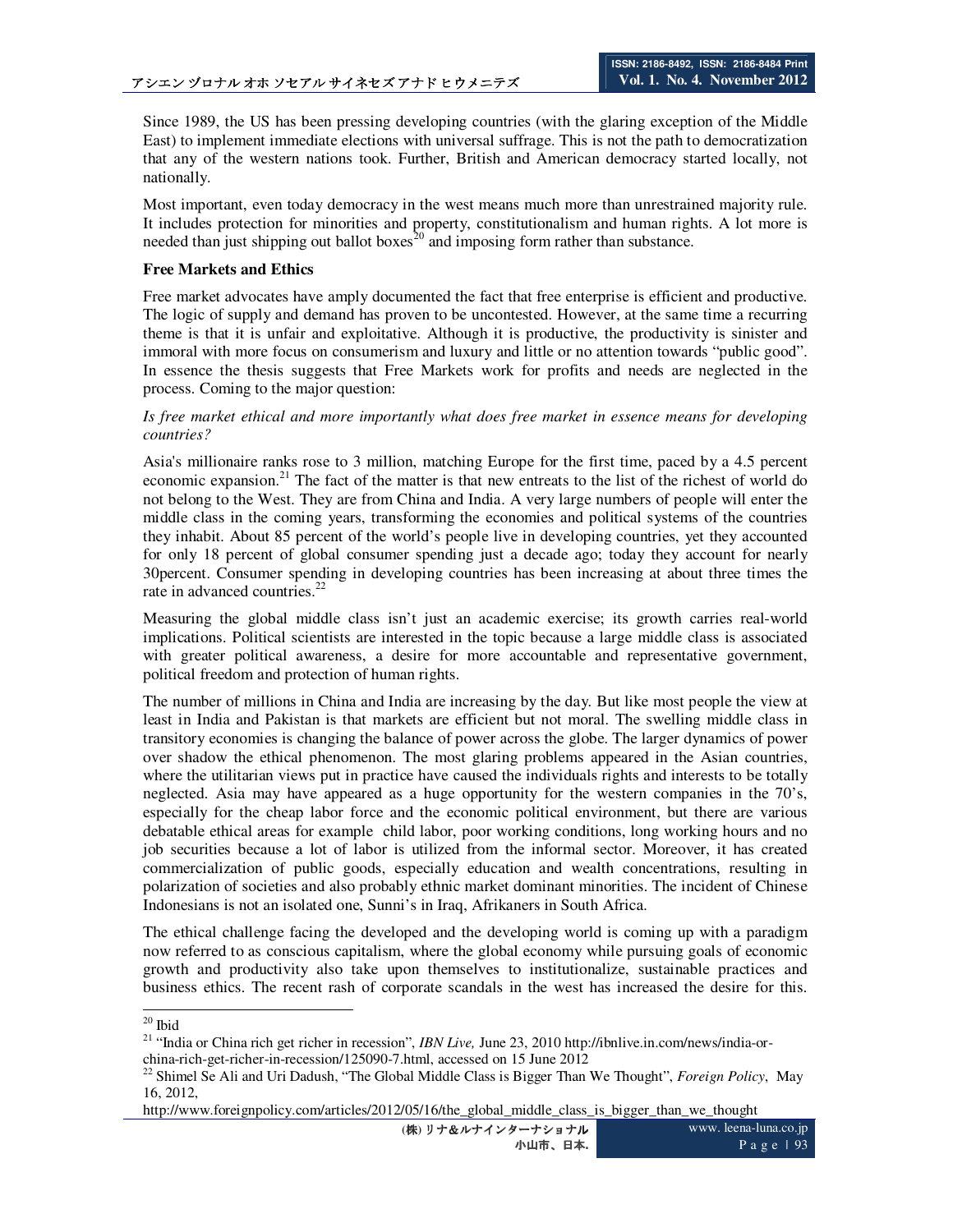Today, there is a greater emphasis on ethics and responsibility, challenging the way profiting was done in the past, the broader question today is not just business decision leading to profits at any cost but responsible business decision making and a focus on corporate social responsibility. The integrative focus is on ethics, social responsibility, civic engagement and sustainability. The west has learnt its lessons from past experience and wants to cling on to capitalism but is trying to give it a conscious.

The future of capitalist growth is hinged on that. The challenge for the developing world is that their exposure to capitalist growth is comparatively new. The problems that they face are largely indigenous which may include challenges of inclusivity, equal opportunity, infrastructure, digital divide, educational diversity and may be even gender related issues.

Democracy and market-generated growth, in some form, offer the best long-term hope for developing countries. But there are many different versions of free-market democracy and the US has been exporting the wrong version - a caricature. There is no western nation today with anything close to a laissez-faire system. Yet for the past two decades, the US, along with international institutions like the World Bank and IMF, has been pressing poor countries to adopt a bare-knuckle brand of capitalism – with virtually no safety nets or mechanisms for redistribution -that the US and Europe abandoned long ago.<sup>23</sup> The opportunism of the elite and the powerful of the developing world, poverty, lack of opportunity and level playing grounds further complicate this.

There are various consequences that the developing countries faced especially since the 1990s when external pressures for Western style liberalization increased considerably and these countries faced the dilemma of integration into world economy, with no competing ideology. It had both economic and political repercussions. On the economic front it meant, adopting of various market based systems, privatization of public enterprise and external opening.<sup>24</sup> In essence reforms that were not suited to local conditions and it became a case of too much too quickly without the requisite preparations.

The political side of it included, achieving human rights free elections and parliamentary governments,<sup>25</sup> environmental protection and intellectual property rights are also included in the list under the rubric of international economic facilitation and sustainable development. The challenge perhaps is that the delay in political and economic liberalization, which was quite acceptable in the past, is not an option anymore. Countries are not always forced to adopt this path. However, conditionalities imposed by the international financial institutions and donor countries play their role. Other because of various factors willingly adopts the strategy for example ASEAN and China.

The IMF and the American government which seem to be firmly entrenched in dogmatic market ideals should regain common sense and intellectual flexibility as soon as possible.

Development will surely fail if the country refuses to deal with the global market economy. Yet, it is equally improper to force an unprepared country to integrate with the world economy. The problem lies not with globalization itself but with how it is carried out. Compulsory and uniform international integration imposed on all countries irrespective of different positions in the world economy or stages of development must be stopped, especially since the global economy lacks stability.<sup>26</sup>

In the 1990s, the virtues of the market economy and international integration were clearly overplayed. It is time to regain balance, to correct the pendulum that has swung too far. We must formulate concrete policies that promote the merits of the market economy and dampen its demerits. Pressure on developing countries to integrate must be accompanied by the reform of the world economy so that countries can integrate without being seriously damaged.

<sup>&</sup>lt;sup>23</sup> Op cit, Amy Chua

<sup>&</sup>lt;sup>24</sup> Ohno, Kenichi, "Latecomer Countries and the Global Market Economy: The Risk of Premature Integration disrupting the development process" Report of Asian Development Bank Institute and National Graduate Institute for Policy Studies, http://www.grips.ac.jp/vietnam/KOarchives/doc/EP01\_Sekai.pdf, accessed on May 30, 2012

 $25$  Ibid

 $^{26}$ Ibid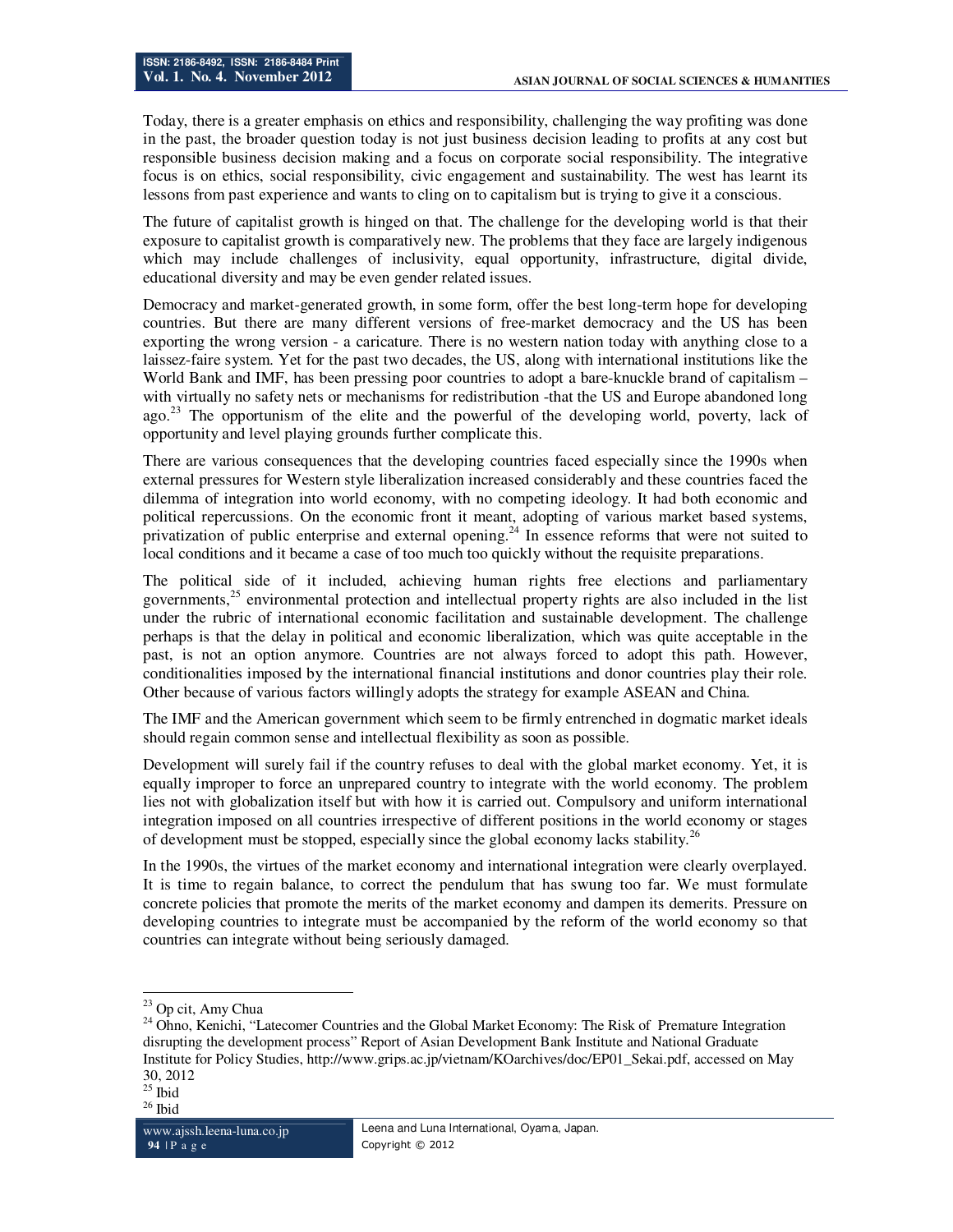For this purpose, principles are suggested by Kenichi Ohno in his article.<sup>27</sup>

First, instead of being uniform, international rules for liberalization and integration must be multiple, reflecting different status, stages of development and institutional capacity of individual countries. In particular, developing countries should be given the freedom to integrate with the world economy gradually and in steps, rather than in a big bang. There should be different criteria for good economic conduct between developed and developing countries, and similarly diverse rules among different types of developing countries. Outsiders should be patient enough to let each country tread its own path of translative adaptation over a long period of time, rather than demanding rapid institutional reforms with unilaterally imposed policy conditionality.<sup>28</sup>

When both of these conditions—multiple rules for integration and stability of the world economy—are fulfilled, only then, developing countries are given the opportunity to accelerate external integration without inviting crisis. The proposal for promoting globalization amounts to creating a better environment for integration rather than beating developing countries into submission. Long-term healthy development of the world economy can be better achieved if it is allowed to happen at a pace which is in lieu with the indigenous conditions. $2<sup>9</sup>$ 

### **The Politics Human Rights**

There is a connection between trade, development and political reform. Political philosophers across the spectrum of time from Aristotle to Samuel P. Huntington have noted that economic development and an expanding middle class can provide more fertile ground for Democracy. For the last three decades globalization, human rights and democracy have complimented each other but they have also raised the issue of the Asian Value debate especially with reference to human rights.

The Asian value debate came to the fore at the end of the cold war and the unprecedented economic growth of the Asian Economies. The issue was raised by the thinking elite of Malaysia, Singapore, China, Myanmar, Indonesia and Japan. The major highlight of the debate was that "Asian societies have different cultural backgrounds from those of the West, they therefore should not be subjected to the same standards of Human Rights It came into prominence to challenge what was claimed to be the attempts of the West to establish its global intellectual and cultural hegemony by imposing Western notions of rights under the guise of universalism." <sup>30</sup>

The development of the Asian values debate is seen in the context of the ideological confrontation, between former communist States stressing social and economic rights and the Western focus on civil and political rights. The West's portrays the collapse of many communist governments as a victory of democracy and human rights and uses the same to further Western advantage in various spheres, specifically to define and secure political relationships, even justifying international intervention. Many States were not overly enthusiastic about this approach and its potential consequences for authoritarian political systems, but also for competitiveness in international trade, owing to their particular economic policies. Their response was a direct cultural attack on the assertion that human rights are universal, countering "Western rights" with "Asian values" and a claim that Asia's economic and social success is based on Asian values, just as the economic crisis and moral decadence of the West are the result of its preoccupation with rights.

China is outside this argument, the Chinese response to issues of human rights has been national sovereignty and maintaining that human rights is an issue which depends on each country's unique situation and does not come within the purview of the international community. Although Professor Ghai, when commenting on China, rejects what he calls the "doctrine of Asian values", he goes on to

 $\overline{a}$  $27$  Ibid

 $28$  Ibid

 $^{\rm 29}$  Ibid

<sup>30</sup> Osaka, Hurights, "Human Rights and Cultural Values: A Literature Review", *Asia Pacific Human Rights Information Center,* http://www.hurights.or.jp/archives/database/hr-cultural-values.html